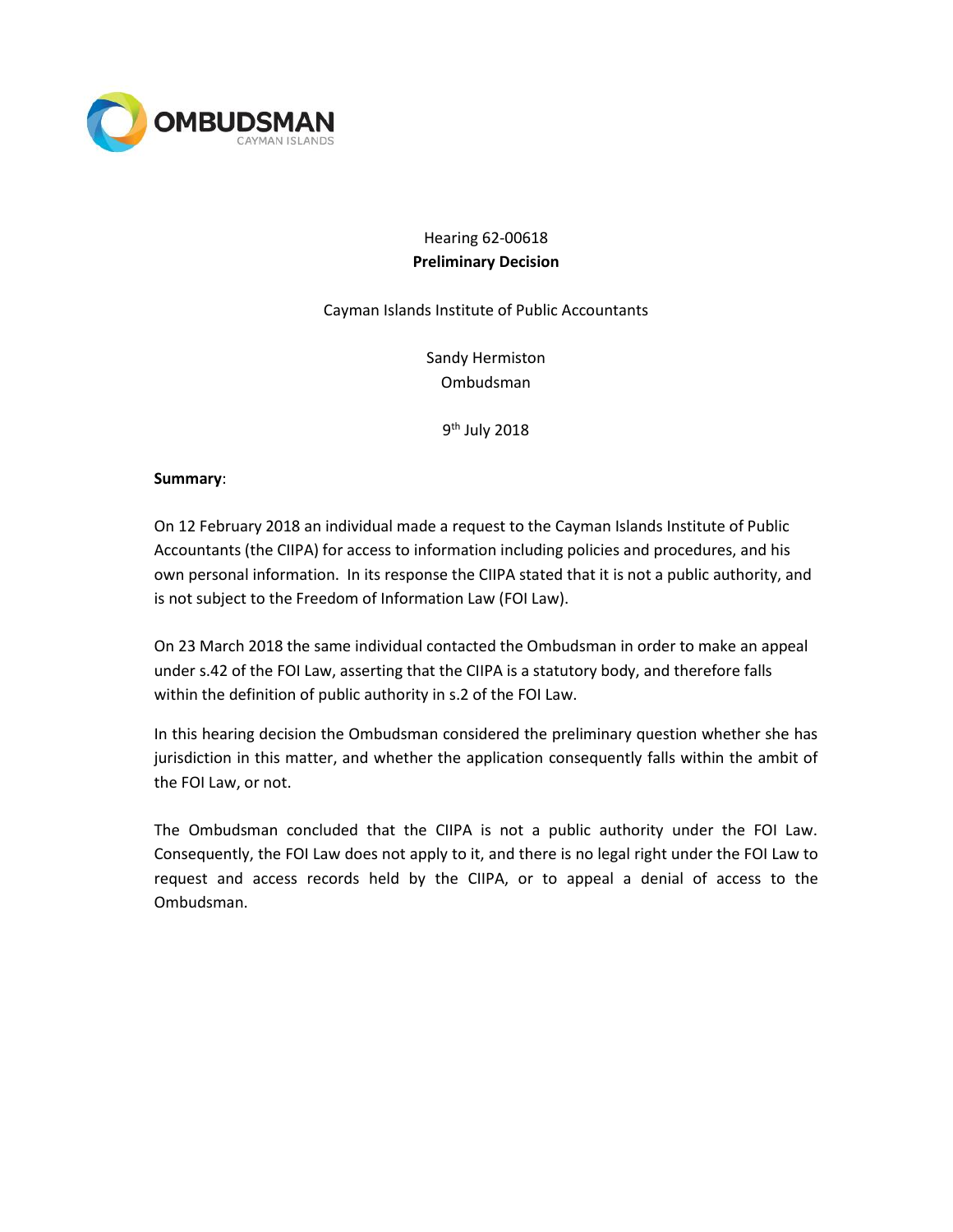# **Statutes<sup>1</sup> Considered:**

*Freedom of Information Law (2018 Revision) Freedom of Information (General) Regulations 2008 Accountants Law, 2016 Public Authorities Law, 2017*

# **Contents:**

# **A. INTRODUCTION**

- [1] On 12 February 2018 the Applicant made a request under the Freedom of Information Law ("FOI Law)" to the Cayman Islands Institute of Public Accountants ("the CIIPA"), asking for a variety of policies and procedures relating to practitioner licensing and firm registration, as well as a broad range of records relating to his own and his company's license applications and assessments.
- [2] He was concerned because the CIIPA had initially granted him a public accounting license for the year 2018, which was subsequently withdrawn. He was not satisfied with the information provided to him by the CIIPA regarding the decisions made so he filed a request for information under the FOI Law.
- [3] The CIIPA responded to the FOI request, saying that the "CIIPA is not a public authority and is therefore not subject to the Freedom of Information Law".
- [4] On 23 March 2018 the Applicant contacted the Ombudsman in order to make an appeal under s.42 of the FOI Law, arguing that CIIPA is a statutory body, and therefore falls within the definition of public authority in s.2 of the FOI Law.

l

<sup>1</sup> In this decision all references to sections are to sections of *the Freedom of Information Law (2018 Revision),* and all references to regulations are to the *Freedom of Information (General) Regulations 2008*, unless otherwise specified.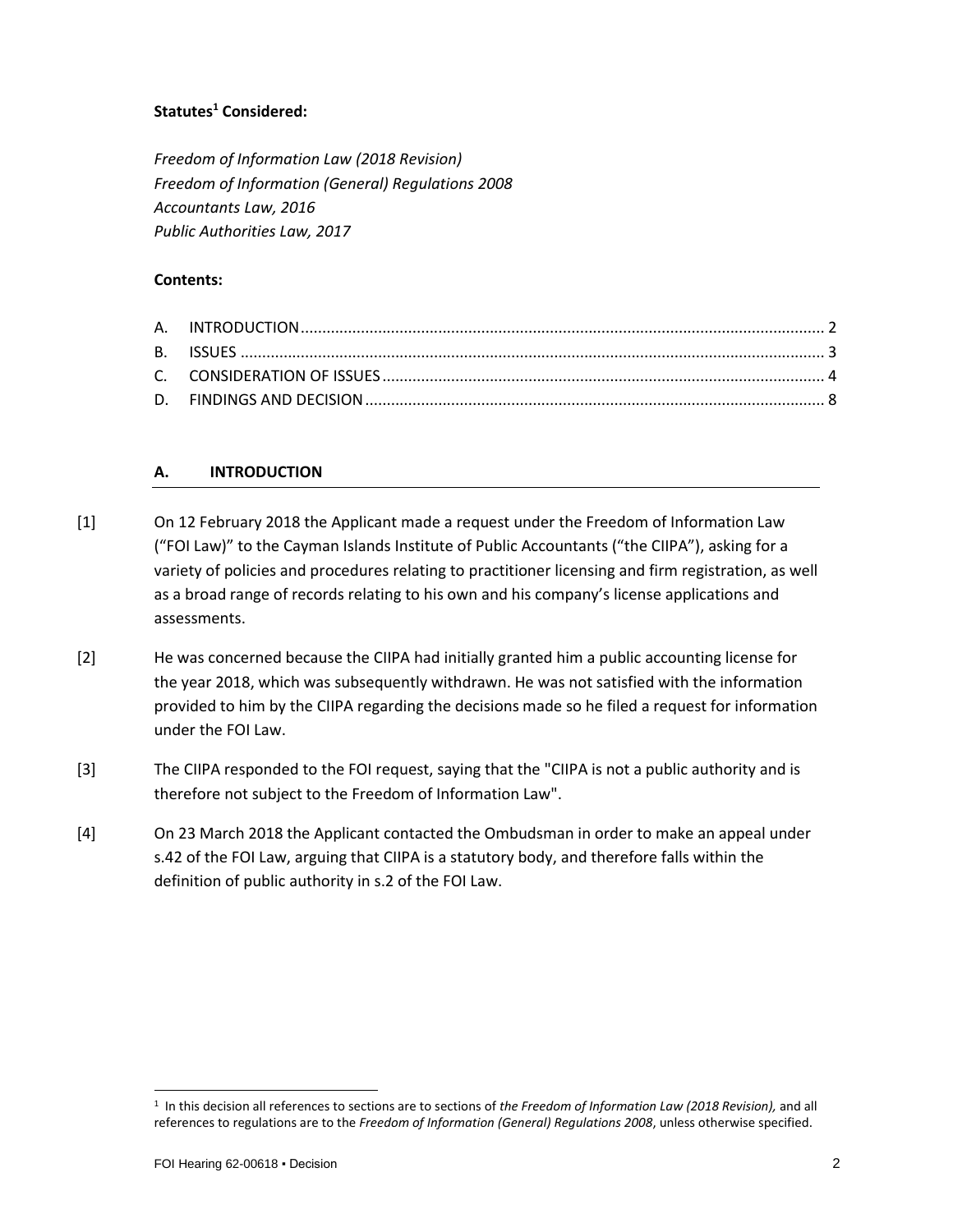#### **B. ISSUES**

[5] This issue to be considered in this decision is whether CIIPA is a public authority under the Freedom of Information Law (2018 Revision).

#### **C. CONSIDERATION OF ISSUES UNDER REVIEW**

#### **The position of the CIIPA:**

[6] The CIIPA states that its views are not provided in response to the Ombudsman's "purported notice" and should not be taken for a submission pursuant to such notice. The FOI Law, Regulations, and the Appeal Policies and Procedures do not make reference to any "preliminary hearing" process. The CIIPA rejects the jurisdiction of the Ombudsman to decide in this matter, since she only has jurisdiction over an organization which is a "public authority", which the CIIPA claims it is not. If the CIIPA were to participate in an appeal under the FOI Law, the CIIPA states:

> *…that could be taken as an admission that the FOIL applies to CIIPA, which is denied. CIIPA has a right to a fair hearing on the issues of whether it is a "public authority" under the FOIL which right is not met by the process which the Ombudsman is seeking to pursue.*

- [7] The CIIPA points out that the request made by the Applicant referred to an attachment which was not enclosed.
- [8] The CIIPA states that the FOI Law does not apply to a private professional organization such as the CIIPA, which is:
	- privately owned by its members, without any government ownership;
	- self-governing, without any outside representation from government or otherwise on its governing Council, or other bodies; and,
	- self-funded through annual membership and licensing fees, without any government or public funding.
- [9] The CIIPA argues the fact that an organization is established and operates under a statutory framework does not render it a public authority unless that organization is also "governmental" in nature, in accordance with the three criteria outlined above.
- [10] According to the CIIPA, the FOI Law is intended to hold government and governmental agencies, bodies and authorities accountable to the public. Bearing in mind this principal purpose of the Law, and the placement of point (b) in the definition of public authority,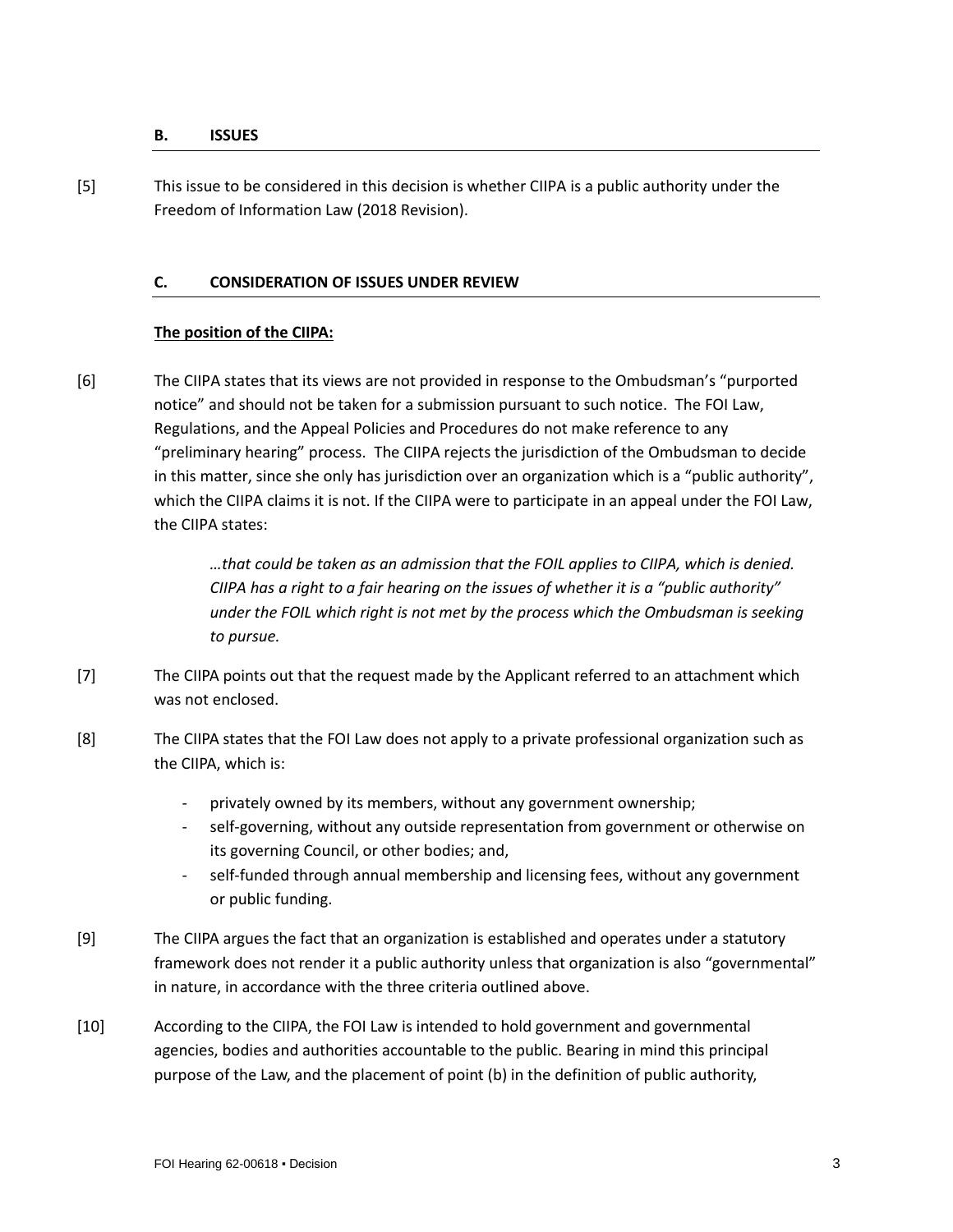alongside (a) and (c) in s.2 which clearly cover governmental entities, the meaning of (b) must be to encompass governmental statutory bodies and authorities, not private ones.

- [11] The CIIPA points out that the FOI Law does not contain a definition of a statutory body, and the Interpretation Law (1995 Revision) requires a plain reading should be applied, as "an organization created under a law/statute by a parliament".
- [12] In legislating the FOI Law for "public bodies" the Legislative Assembly must have had in mind the various statutory bodies and authorities that are subject to the Public Management and Finance Law, which are wholly or partially funded by the Cabinet, whose board or governing body is appointed and dismissed by the Governor or the Cabinet, and whose financial statements are audited by the Auditor General.
- [13] The CIIPA is a limited liability, not-for-profit company incorporated under section 80 of the Companies Law, incorporated in 2007. The CIIPA states that it was not created under the Public Accountants Law, 2004 (PAL), but under the Companies Law in force in 2007, as testified by the copy of the certificate of incorporation which was provided.
- [14] The CIIPA states that s.3(2) of the PAL refers to the "former society", by which is meant the Cayman Islands Society of Professional Accountants ("CISPA"), which was licensed in 1970 under the Companies Law, 1960. According to the CIIPA, this too is evidence that the CIIPA was not created by the Legislative Assembly, but by natural persons under the Companies Law.
- [15] The CIIPA points to the different legal language used in creating the Cayman Islands Monetary Authority (CIMA) and the CIIPA. The former is the product of s.5 of the Monetary Authority Law (2018 Revision) which provides "There is established an Authority to be called …", whereas in respect of the CIIPA s.3 of the Public Accountants Law states "There shall be established…" (emphasis added by the CIIPA). The CIIPA concludes that CIMA's existence is clearly the result of a specific statute, and deducts that the Legislative Assembly would have used identical language if it intended the CIIPA to derive its existence from the PAL or the Accountants Law, 2016.
- [16] Simply because an organization has statutory powers does not mean it is a statutory body. CIIPA sees itself as analogous with the Law Society in England and Wales, and the Financial Reporting Council (FRC) in England and Wales, stating that neither of these two organizations is a statutory body, although both have been given certain functions under statutes of regulation.
- [17] The CIIPA believes there is an important policy consideration at stake. The Legislature could not have intended for the FOI Law to apply to private organizations such as the CIIPA, since "Members of the public have no legitimate interest in having access to documents and deliberations of a private organization, particularly where access would disclose private information about members … and their firms or even the CIIPA personnel." The CIIPA considers that "such disclosure could be very damaging and in the case of a private organization cannot be justified by public interest concerns."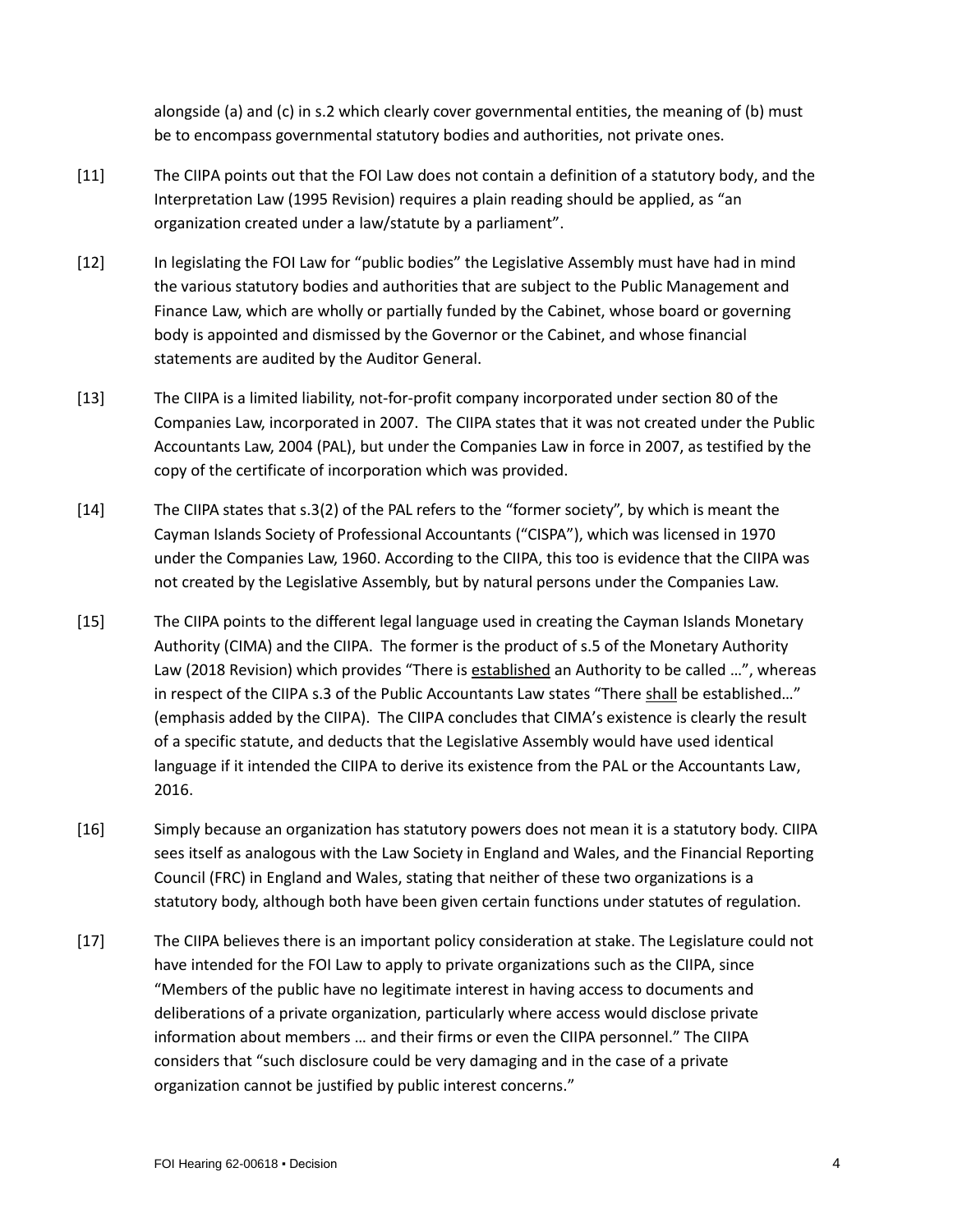- [18] The CIIPA observes "carve outs" in the FOI Law for the Cayman Islands Monetary Authority (CIMA) and the Auditors Oversight Authority, and speculates that "perhaps the absence of a similar carve out for [the CIIPA] is a further indicator that the FOI Law was not intended to apply to it."
- [19] The CIIPA adds that it "conducts itself in a fair, open and transparent way in its dealings with its members and practitioners", and advises that the proper course of action for the Applicant is to appeal the matter under the Accountants Law.
- [20] Finally, the CIIPA points to the listing of public authorities under the FOI Law, regularly published and updated by the Cayman Islands National Archive, which does not contain the CIIPA or any organization that is "a privately formed company consisting of members who join voluntarily".

# **The position of the Applicant:**

[21] The Applicant believes the Ombudsman has jurisdiction to determine whether or not the CIIPA is a public authority under the FOI Law. Quoting a number of local legal precedents, the Applicant concludes that,

> *… where a jurisdictional issue arises in the course of Court proceedings, the relevant Court determines whether or not it has the jurisdiction to determine the issue. While the Ombudsman is not a Court it is apparent that the same process would apply.*

- [22] The Applicant admits that the attachment to the request was not sent at the time the request itself was made. However, the application letter to the CIIPA contained sufficient information concerning the requested records. In any event, the CIIPA did not request that further particulars be provided, and the Applicant believes that at "this late stage" this argument should not be allowed to proceed.
- [23] The Applicant rejects the comparison between the CIIPA and the Law Society and the FRC of England & Wales. The FRC is a materially different body to the CIIPA, "as the source of CIIPA's powers does lie in statute", unlike FRC whose powers were conferred by the FRC's Accountancy Scheme of 2013. For its part, the Law Society of England & Wales was not established by statute, and in contrast to the Law Society "CIIPA's regulatory, investigatory and disciplinary powers are derived solely from statute which sets out clear procedures to be followed".
- [24] According to the Applicant, the FOI laws and procedures in the Cayman Islands and in England and Wales are materially different, and the definition of a "statutory body" in England and Wales is in any event of limited assistance.
- [25] The Applicant argues that the CIIPA and its predecessor CISPA were created by statute, respectively by the Accountants Law, 2016 and the PAL. With some minor variations, both laws:
	- mandated the objects of the organization;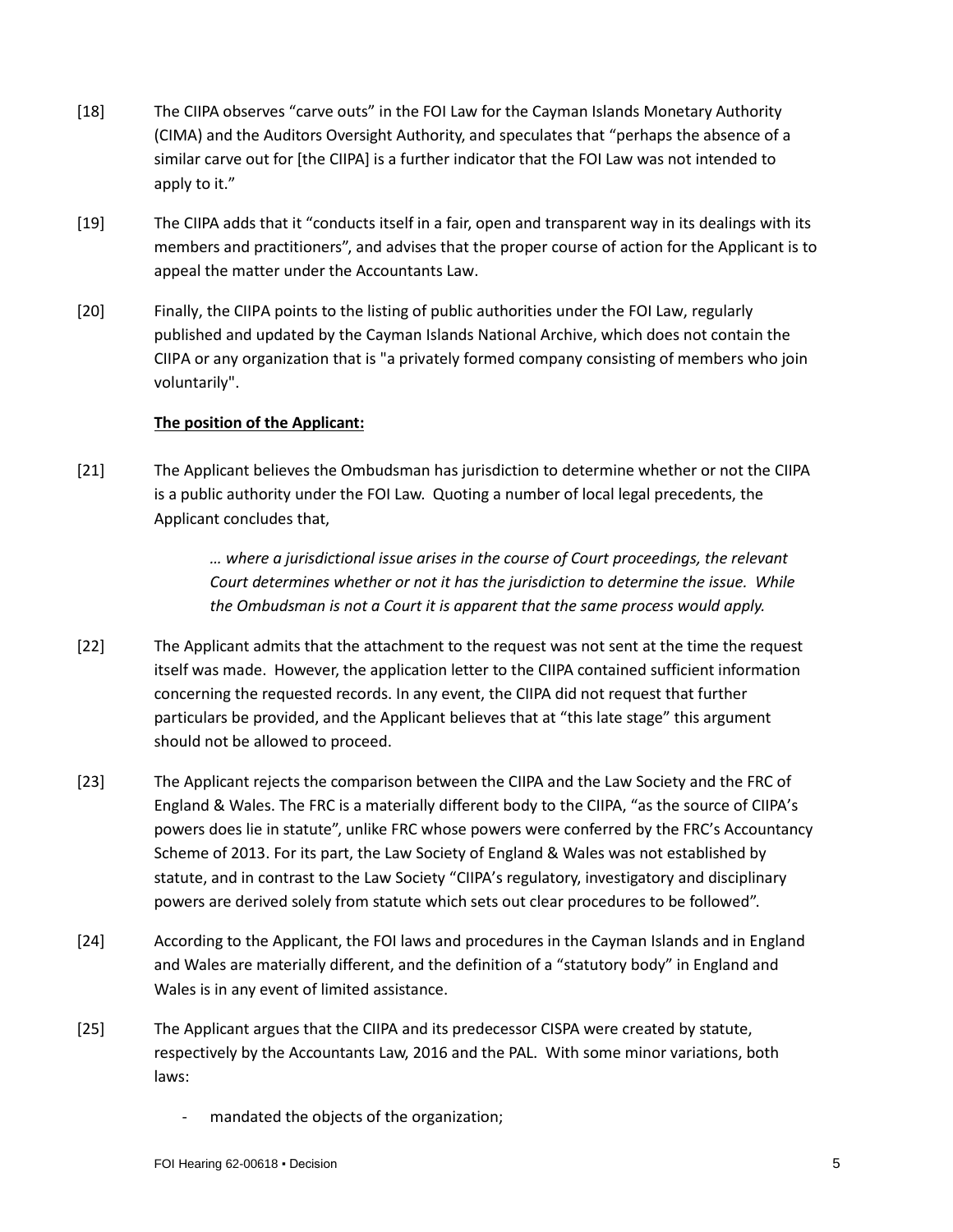- mandated how it was to be funded;
- mandated who the membership was to be made up of;
- created three bodies within CISPA/CIIPA, namely the Council, the Investigation Committee and the Disciplinary Tribunal, and defined their respective powers and roles; and,
- created certain offences in relation to licenses and registrations issued by CISPA/CIIPA.
- [26] According to the Applicant, the CIIPA's powers, functions and duties are prescribed by statute, and the orders of the bodies created within the CIIPA are enforceable as if they were ordered by the Court. Therefore, it follows that the CIIPA is a body established by statute. By virtue of being a statutory body, the CIIPA is a public authority as intended in point (b) of the definition in s.2 of the FOI Law.

#### **Discussion:**

- [27] The first task before every decision-maker is to satisfy herself of her jurisdiction over the subject matter before considering the merits of a case. The CIIPA asserts that I do not have jurisdiction in this matter because it is not a public authority pursuant to the FOI Law. If I accept this argument, I would be allowing the CIIPA to decide a question over which it has no legal authority, about which it has no expertise and in which it has a direct interest.
- [28] Under the FOI Law, the Ombudsman has the power and responsibility to hear, investigate and rule on appeals filed under the FOI Law (s. 39(a)). The question of whether an entity is a public authority under the FOI Law lies at the heart of my jurisdiction.
- [29] Section 3 of the FOI Law states that the FOI Law applies to public authorities.
- [30] A public authority is defined in section 2 of the FOI Law as follows:

*"public authority" means-*

*(a) a ministry, portfolio or department; (b) a statutory body or authority, whether incorporated or not; (c) a government company which - (i) is wholly owned by the Government or in which the Government holds more than 50% of the shares; or (ii) is specified in an Order under section 3 (2); or (d) any other body or organisation specified in an Order under section 3 (2);* 

- [31] There is no argument that paragraphs (a) (b) or (d) in the above definition apply in this situation. The parties agree that the answer to this question centers on whether the CIIPA is a "statutory body". This term is not defined in the FOI Law.
- [32] The CIIPA argues it is not a statutory body because it was initially incorporated as the Cayman Islands Society of Professional Accountants as an ordinary (non-profit) company under the Companies Law in 2007. I do not accept this argument. While the original entity was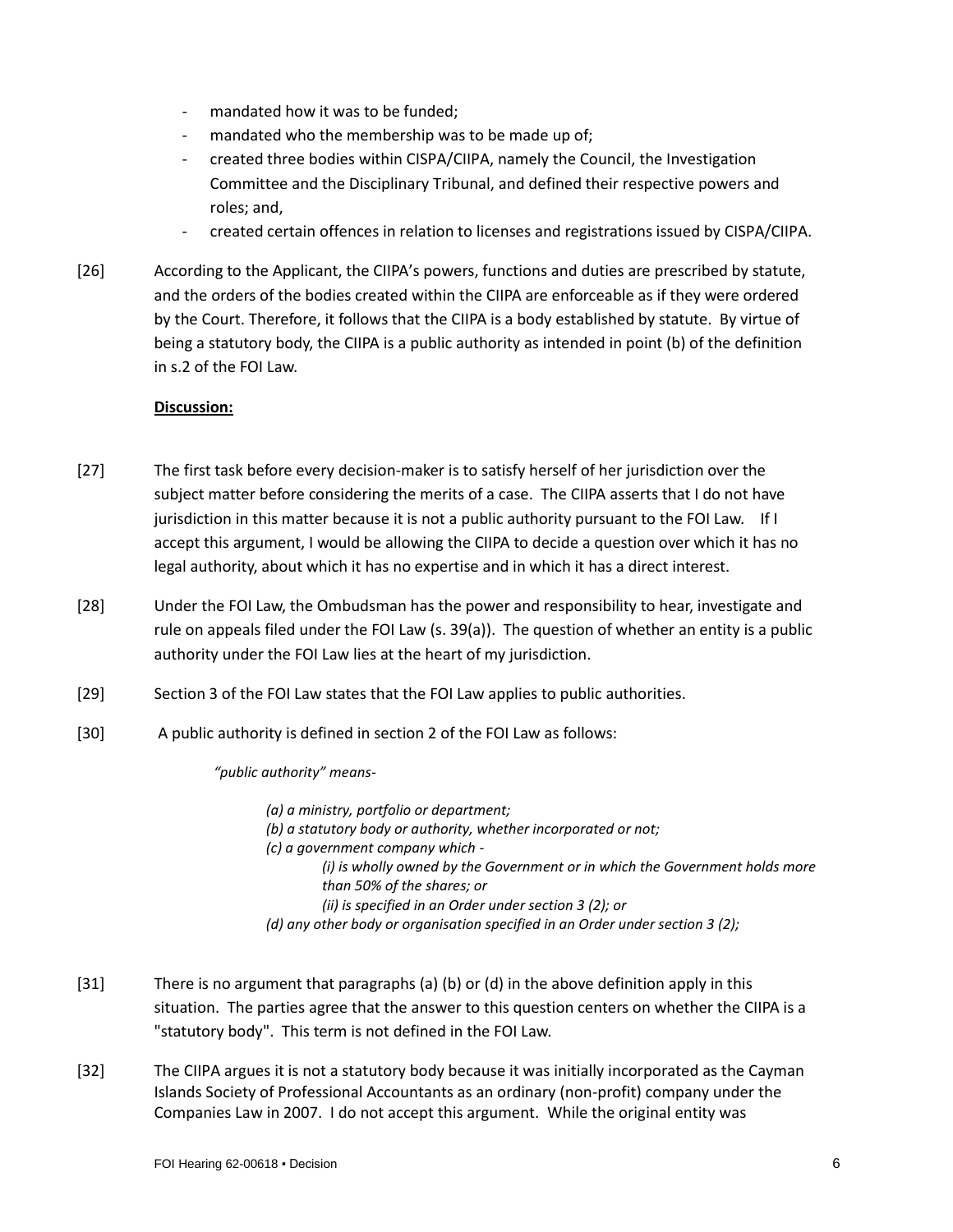incorporated under the Companies Law it was clearly continued under the Public Accountants Law, 2009 and subsequently continued again under the Accountants Law, 2016.

- [33] I find that the current CIIPA is a statutory body in the general sense of that term. It exists by virtue of a law enacted by the Legislative Assembly of the Cayman Islands and therefore is a type of statutory body.
- [34] The Applicant would have me stop there, however; the term statutory body must also be considered within the context of the term it is helping to define (public authority) as well as the objects of the FOI Law.
- [35] The other entities specifically mentioned in the definition of public authority include government ministries, portfolios or departments and government companies. The fact that all those entities are part of the public sector supports a narrow interpretation of statutory body as being limited to public statutory bodies.
- [36] The objects of the FOI Law are set out in section 4:

*4. The objects of this Law are to reinforce and give further effect to certain fundamental principles underlying the system of constitutional democracy, namely-*

*(a) governmental accountability; (b) transparency; and (c) public participation in national decision-making,*

*by granting to the public a general right of access to records held by public authorities, subject to exemptions which balance that right against the public interest in exempting from disclosure governmental, commercial or personal information*.

- [37] As seen above, the objects of the FOI Law are to reinforce and give effect to the accountability and transparency of the Cayman Islands Government, and to public participation in national decision-making. The focal point of the FOI Law is clearly on the public sector.
- [38] A focus on the government and the public sector permeates the entirety of the FOI Law, for instance in several of the exemptions under the Law, which relate to "government's ability to manage the economy" (s.18), "government's deliberative processes" (s.19), "the effective conduct of public affairs" (s.20), "recommendations for reform both of a general nature and directed at specific public bodies" (s. 39).
- [39] While none of the parties brought the *Public Authorities Law, 2017* (PA Law) to my attention, I have determined that it is helpful to my interpretation of the term "public authority" in the FOI Law.
- [40] The purpose of the PA Law is set out in section 4. It is to *"provide uniform regulation of the management and governance of public authorities"*. While "public authority" is defined more narrowly (meaning only a statutory authority or government company) for the purposes of the PA Law, I find it helpful to refer to the definition of "statutory authority" in the PA Law:

*"statutory authority" means an entity established by a law to carry out functions which are capable under that law, of being funded, partly or entirely, by money provided by the Cabinet,*